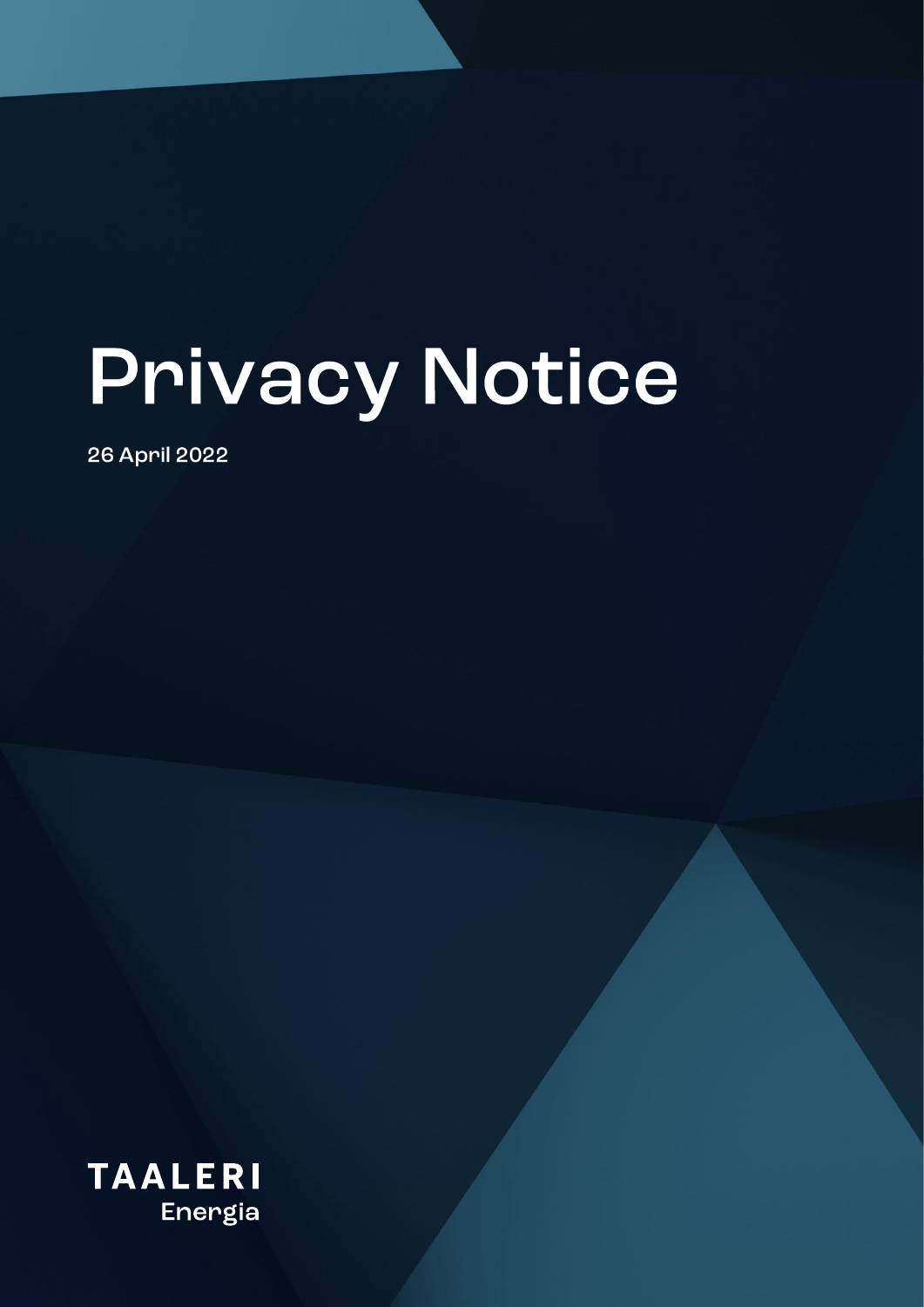

## **Table of contents**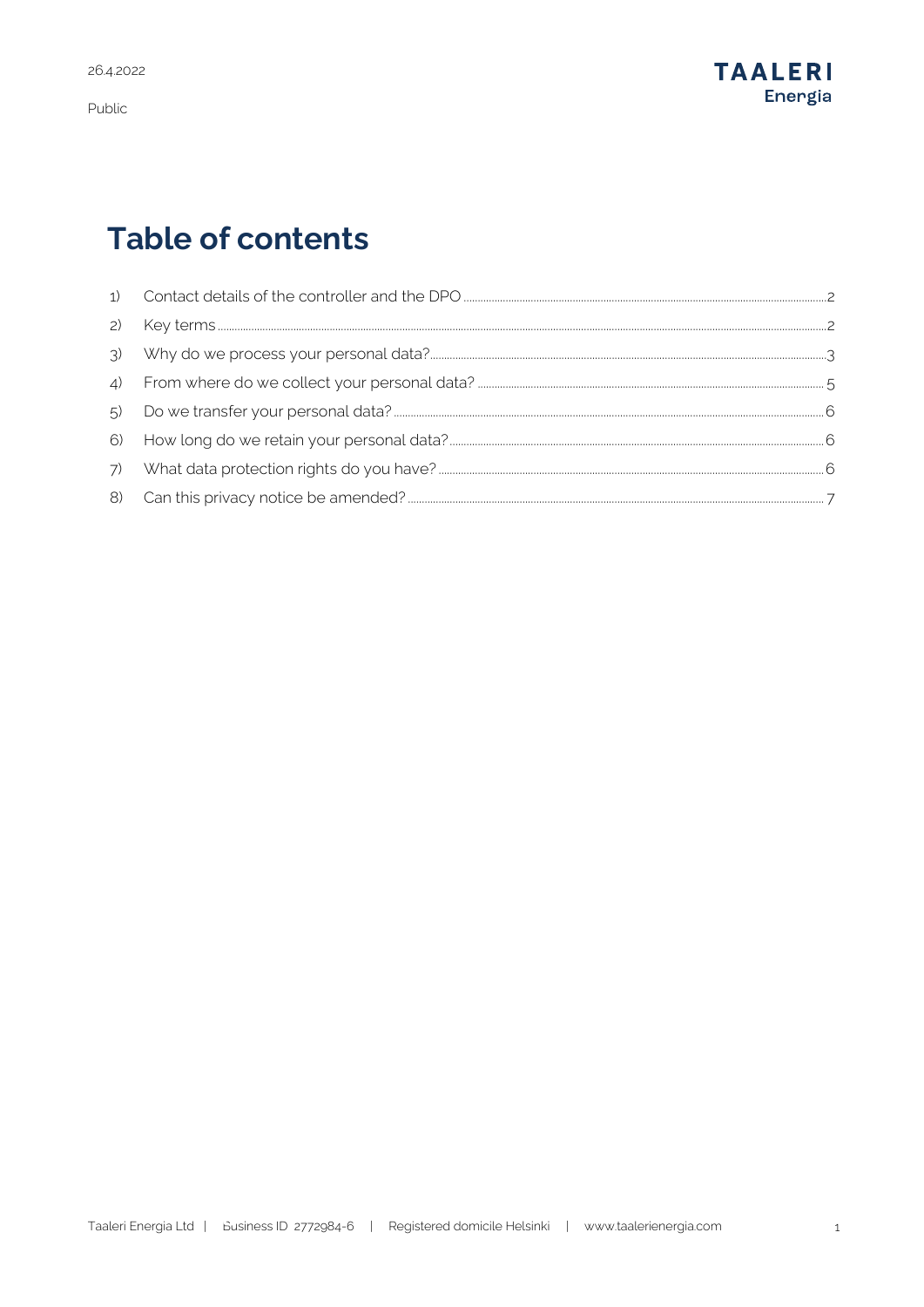# **TAALERI ENERGIA LTD'S PRIVACY NOTICE**

With this Privacy Notice we provide you information on why and how we process your personal data in our business operations.

We process your personal data for the following purposes as a controller:

- a) Customer relationships
- b) Business partner relationships
- c) Project-specific stakeholder relationships
- d) Managing of investment locations with landowners
- e) Direct marketing
- f) Event organizing
- g) Communications (including social media)
- h) Recruiting
- i) KYC
- j) Cookies

## <span id="page-2-0"></span>**1) Contact details of the controller and the DPO**

The controller of your personal data is Taaleri Energia Oy (business ID: 2772984-6), which is located at Kasarmikatu 21 B, 00130 Helsinki Finland.

Our acting data protection officer (DPO) is Janne Koikkalainen (tel. at +358 40 501 2691 and email janne.koikkalainen@taaleri.com).

In case you have any questions related to your personal data, please be in contact with our acting DPO.

## <span id="page-2-1"></span>**2) Key terms**

Controller means the party responsible for processing the personal data of the data subject.

Data subject is a term for a human being in accordance with data protection laws.

KYC (Know Your Customer) means verifying the identity of the customer, ascertaining the customer and his/her assets and backgrounds, as well as knowing and following the behavior that is characteristic to the customer.

Legal basis for processing means the legal ground on which the controller processes the data subject's personal data. The lawfulness of processing is described in Article 6 of the EU Data Protection Regulation.

Personal data means any information concerning the data subject or information by which the data subject can be identified.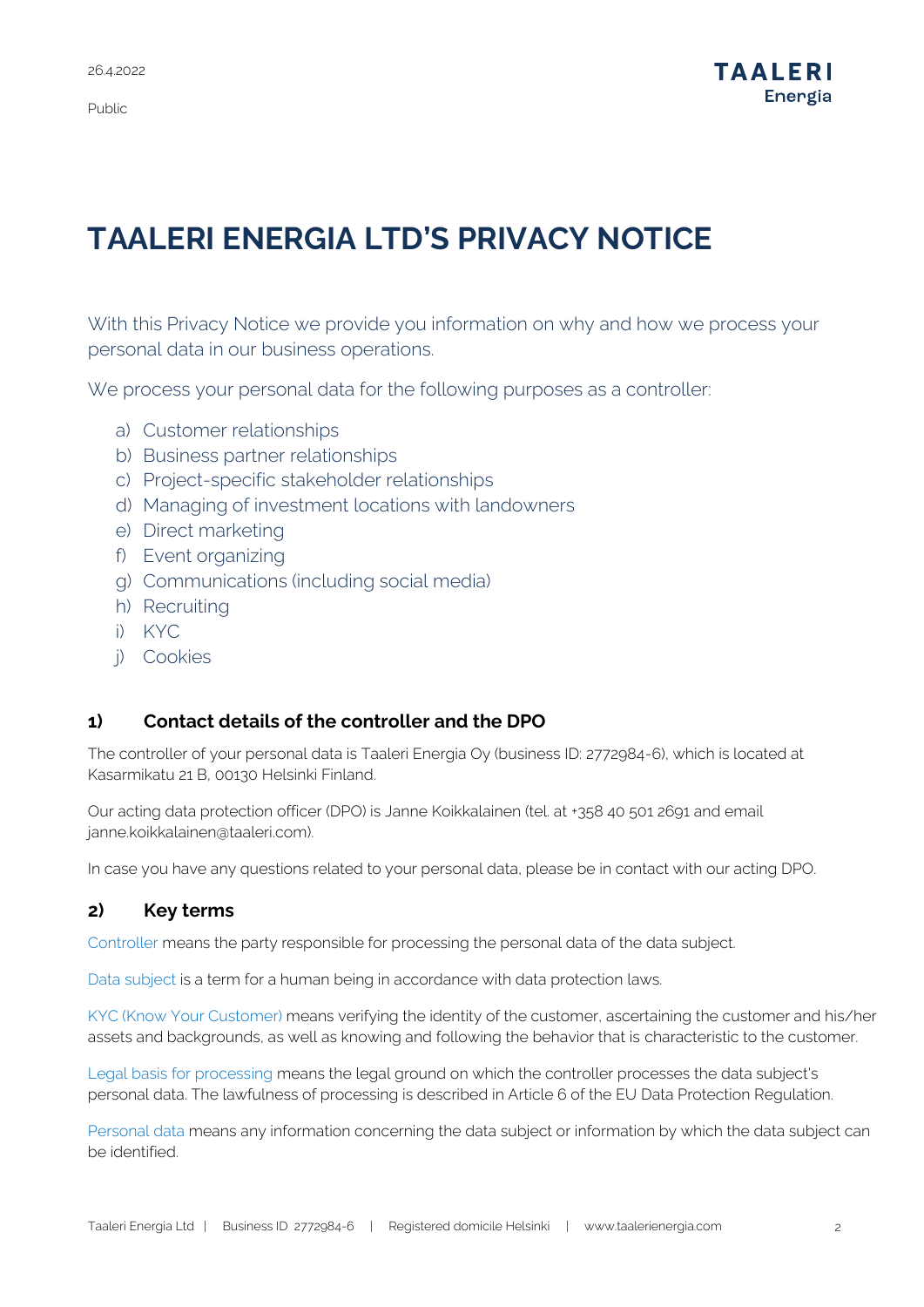

Privacy Notice means a document drawn up in accordance with Articles 13 and 14 of the EU Data Protection Regulation through which the controller informs data subjects of the ways their personal data is processed.

Purpose for processing means the reason why the controller processes the data subject's personal data.

## <span id="page-3-0"></span>**3) Why do we process your personal data?**

We process your personal data in accordance with the processing purposes listed below. In the sections you will find information on what personal data we process and for what legal basis we process your personal data.

## **a) Customer relationships**

Explanation: Personal data is processed to conclude and carry out customer relationships.

Category of data subjects: Customers.

Categories of personal data: (i) Contact details, (ii) data related to our relationship, (iii) other data disclosed to us, (iv) investment data, (v) bank details.

Legal basis for processing: Performance of our contractual obligations with the customers.

#### **b) Business partner relationships**

Explanation: Personal data is processed to conclude and carry out business relationships.

Category of data subjects: Business partners (contact persons).

Categories of personal data: (i) Contact details, (ii) data related to our relationship, (iii) other data disclosed to us, (iv) investment data, (v) bank details.

Legal basis for processing: Performance of our contractual obligations with our business partners.

### **c) Project-specific stakeholder relationships**

Explanation: Personal data is processed to carry out project-specific stakeholder relationships.

Category of data subjects: Project-specific stakeholders.

Categories of personal data: (i) Contact details, (ii) data related to our relationship, (iii) other data disclosed to us, (iv) investment data, (v) bank details, (vi) CV data.

Legal basis for processing: Performance of our contractual obligations with our stakeholders.

### **d) Managing of investment locations with landowners**

Explanation: Personal data is processed to manage investment locations.

Category of data subjects: Landowners.

Categories of personal data: (i) Contact details, (ii) data related to our relationship, (iii) other data disclosed to us, (iv) investment data, (v) bank details, (vi) property ownership data.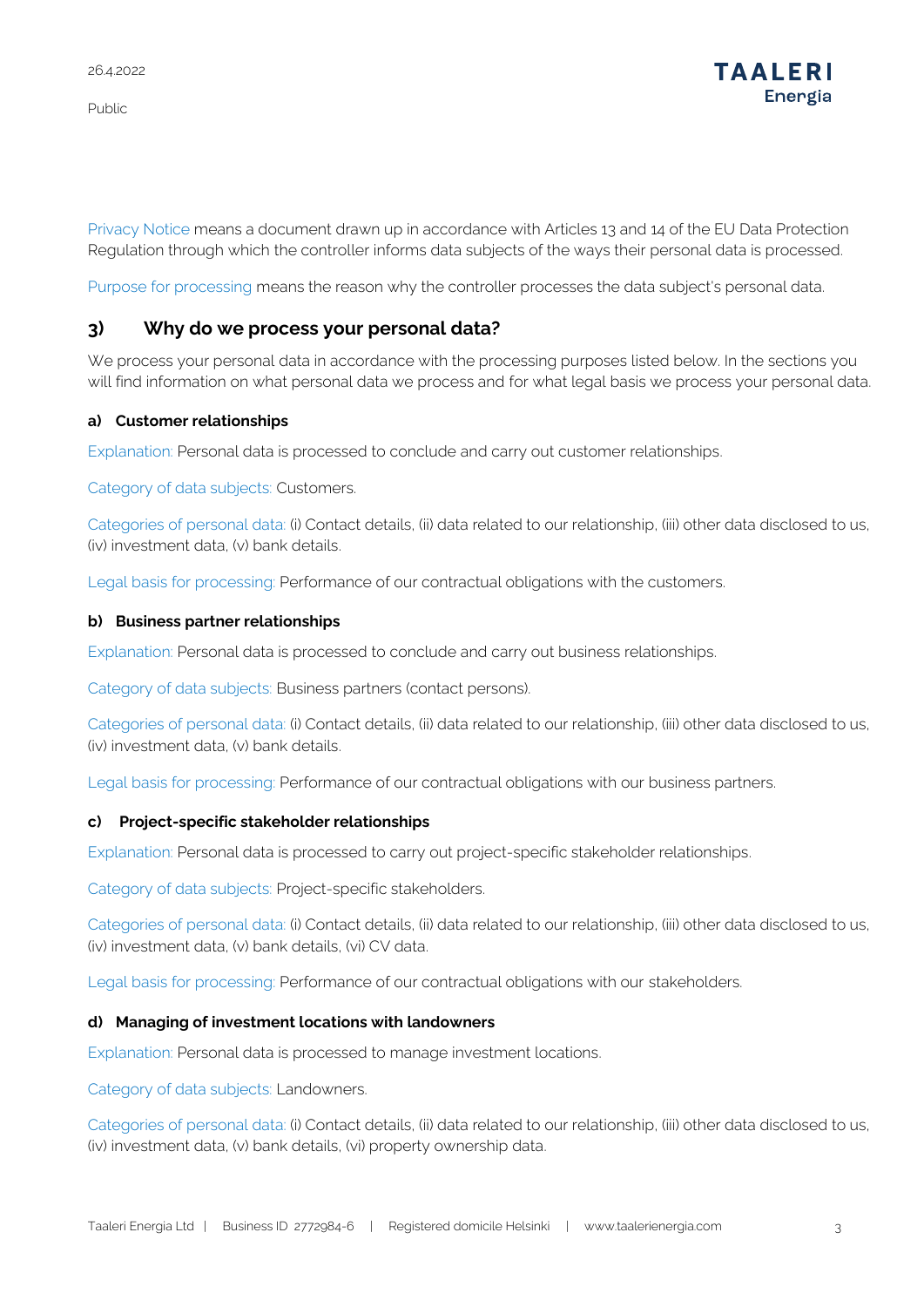

Legal basis for processing: Performance of our contractual obligations with landowners.

#### **e) Direct marketing**

Explanation: Personal data is processed to market our services.

Category of data subjects: Customers and potential corporate customers

Categories of personal data: (i) Contact details, (ii) data related to our relationship, (iii) other data disclosed to us.

Legal basis for processing: Our legitimate interests, as we need to market our services in order to carry out business. Our interests override the interests of our customers and potential customers since we carry out direct marketing in accordance with applicable laws.

*NB! You may have a right to object data processing for these purposes (see section concerning your rights).*

## **f) Event organizing**

Explanation: Personal data is processed to be able to arrange events.

Category of data subjects: Attendees.

Categories of personal data: (i) Contact details, (ii) data related to our relationship, (iii) other data disclosed to us.

Legal basis for processing: Our legitimate interests, according to which we carry out our events. Our interests are in line with those of the attendees, as they expect us to process their data for event purposes.

*NB! You may have a right to object data processing for these purposes (see section concerning your rights).* 

#### **g) Communications (including social media)**

Explanation: Personal data is processed to carry out communications.

Category of data subjects: People who contact us.

Categories of personal data: (i) Contact details, (ii) data related to our relationship, (iii) other data disclosed to us.

Legal basis for processing: Our legitimate interests, according to which we carry out our communications. Our interests are in line with those of the people who contact us, as they expect us to process their data for communications purposes.

*NB! You may have a right to object data processing for these purposes (see section concerning your rights).* 

### **h) Recruiting**

Explanation: Personal data is processed to carry out recruiting.

Category of data subjects: Job applicants.

Categories of personal data: (i) Contact details, (ii) data related to our relationship, (iii) other data disclosed to us, (iv) passport data, (v) videos and pictures, (vi) bank details, (vii) CV data.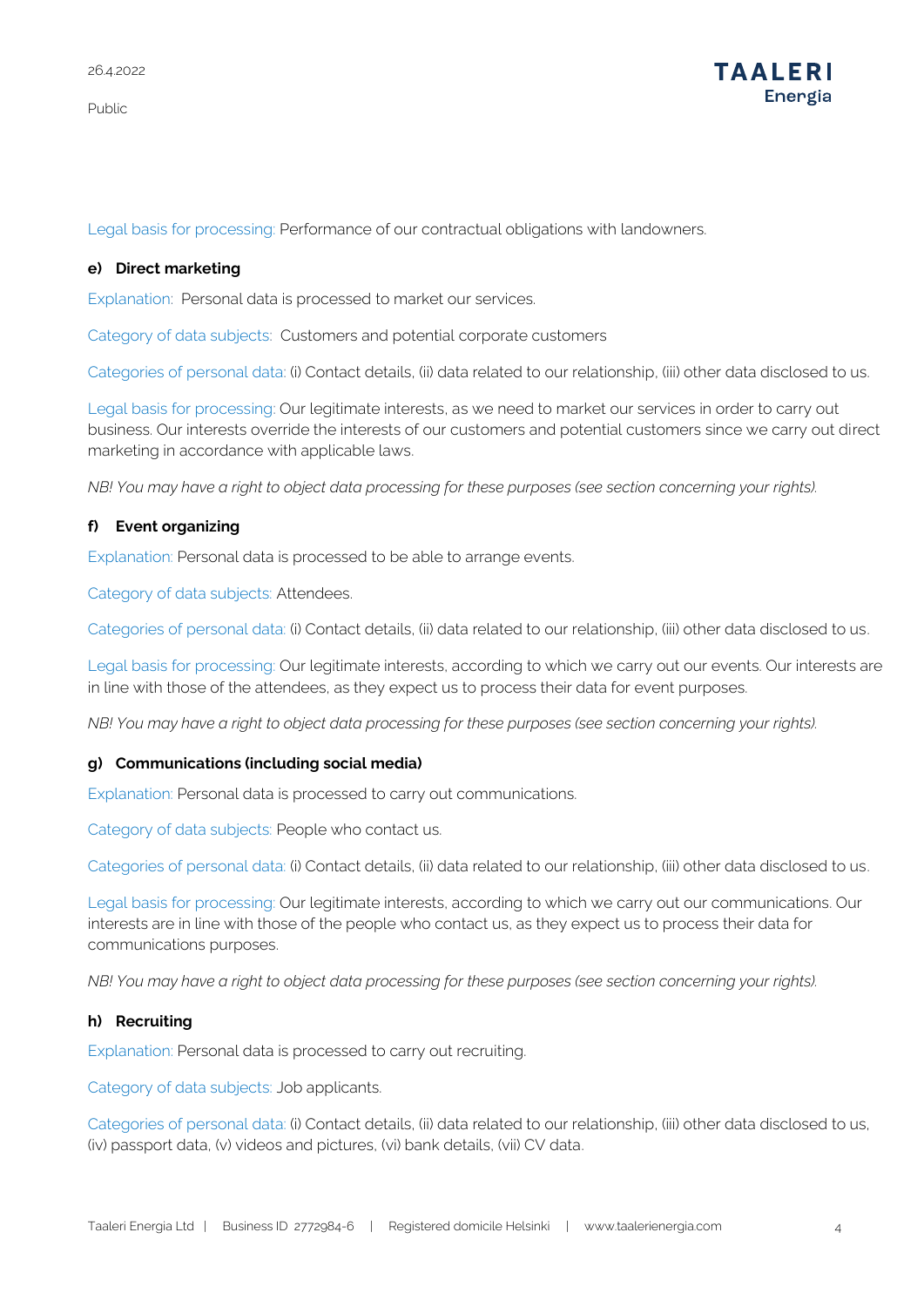

Legal basis for processing: Our legitimate interests, according to which we carry out our recruiting. Our interests are in line with those of the job applicants, as they expect us to process their data for recruiting purposes.

*NB! You have a right to object data processing for these purposes (see section concerning your rights).* 

## **i) KYC**

Explanation: Personal data is processed to identify and know our customers.

Category of data subjects: Customers, business partners and potential business partners, project-specific stakeholders and landowners.

Categories of personal data: Personal data as required by law, such as personal identification numbers, purposes and methods of use of the service, ownership relationships, the quality and scope of the business of the customer and the customer's beneficial owner.

Legal basis for processing: Our statutory obligations under applicable anti-money laundering and counter terrorist financing legislation.

## **j) Cookies**

Explanation: Personal data is processed in cookies of our websites.

Category of data subjects: People visiting our websites.

Categories of personal data: IP addresses.

Legal basis for processing: Consent based on the Act on Electronic Communications Services of Finland (917/2014).

Please have a look at our **Privacy procedures for online services** for more information about cookies used in our websites.

## <span id="page-5-0"></span>**4) From where do we collect your personal data?**

We collect your personal data from different sources. The sources of information we use depend on our processing purposes.

## **See purposes (a) – (d) and (i)**

We collect your personal data for these purposes from yourself, our business partners, authorities, and different public sources, such as the trade register.

### **See purposes (e) – (h)**

We collect your personal data from yourself.

### **See purpose (j) above**

Please have a look at our [Privacy procedures for online services](https://www.taaleri.com/en/privacy-procedures-for-online-services) for more information about cookies used in our websites.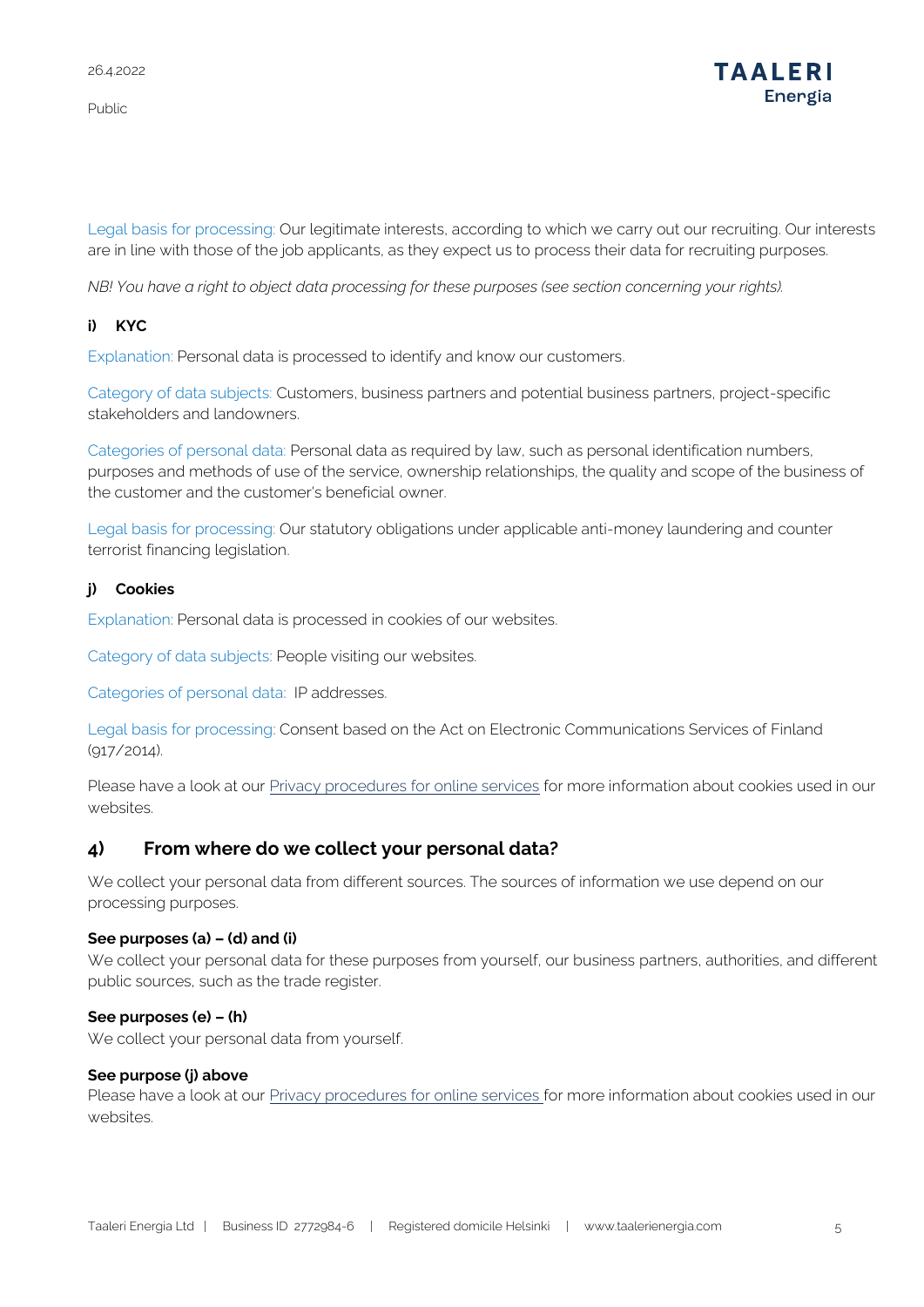Public

## <span id="page-6-0"></span>**5) Do we transfer your personal data?**

We may transfer personal data to third parties as a normal course of our business. When personal data is transferred to third parties, we ensure that the transfers are carried out in a secure way and in accordance with adequate data protection agreements.

Your personal data may be transferred within the Taaleri Group and to our business partners, data storage service providers and communications services providers, accounting, and auditing services providers.

We may also transfer personal data outside the EU and the EEA. When doing so, we ensure an adequate level of data protection, e.g., by using standard contractual clauses issued by the European Commission, and other similar arrangements.

## <span id="page-6-1"></span>**6) How long do we retain your personal data?**

The retention period of your personal data depends on the purposes for which we process your personal data. We inspect the necessity of the personal data stored regularly and keep records of the inspections.

## **See purposes (a) – (d)**

Necessary data shall be retained for as long as the relevant relationships are in force.

## **See purpose (e)**

Necessary data shall be retained until you withdraw your consent, opt out of direct marketing or we have an impression that you no longer want to receive our direct marketing.

## **See purpose (f)**

Necessary data shall be retained for a period of two (2) years following the last time you attended our event.

## **See purpose (g)**

Necessary data shall be retained for a period two (2) years following the last time you were in contact with us. Regarding social media contacts, the data shall be retained until you delete your personal data from our social media pages.

## **See purpose (h)**

Necessary data shall be retained for a period of four (4) months once we receive the relevant job application.

## **See purpose (i)**

Data shall be retained for as long as we have a legal obligation to hold on to that data.

## **See purpose (j)**

The retention period varies between each cookie.

## <span id="page-6-2"></span>**7) What data protection rights do you have?**

You may have the right to use the below listed data protection rights. The contacts concerning the rights shall be submitted to the controller's contact person. Your rights can be put into action only when you have been satisfactorily identified.

You may also have a right to lodge a complaint to the supervisory authority, if you think that the processing of your personal data infringes the data protection laws.